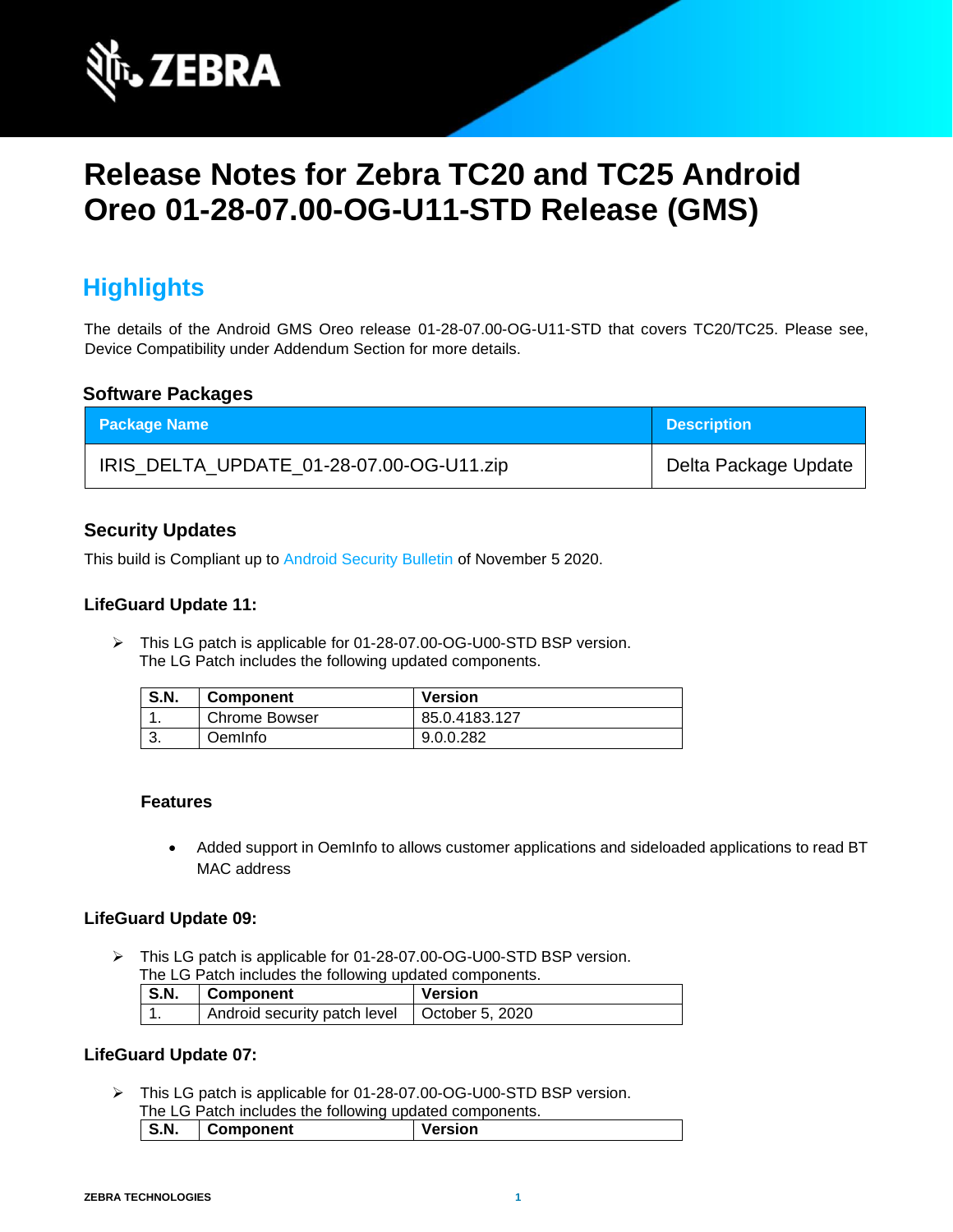

| <b>Scanning Framework</b> | 23.1.9.1   |
|---------------------------|------------|
| Zebra Data Service        | 7.0.2.1047 |
| OemInfo                   | 9.0.0.198  |

#### **Fixes**

• SPR40287 – Added updates on feature dotcode bar-codes.

#### **LifeGuard Update 05:**

➢ This LG patch is applicable for 01-28-07.00-OG-U00-STD BSP version. The LG Patch includes the following updated components.

| S.N. | <b>Component</b>          | <b>Version</b>   |
|------|---------------------------|------------------|
|      | MX.                       | 9.4.0.2          |
| 2.   | Data Wedge                | 7.3.34           |
| 3.   | <b>Stage Now-Client</b>   | 3.4.1.5          |
| 4.   | <b>EMDK for Android</b>   | 7.3.23.2323      |
| 5.   | <b>MX Proxy Framework</b> | 10.0.1.1         |
| 6.   | OSx                       | QCT.81.8.11.4.UL |

#### **Fixes**

• SPR40193/40250 – Resolved an issue wherein user was unable to power off the device by clicking on the Power menu item while automation suite was running on the device.

#### **LifeGuard Update 03:**

- ➢ This LG patch is applicable for 01-28-07.00-OG-U00-STD BSP version. The LG Patch includes the following updated components.
	- FUSIONLITE\_QA\_1\_0.0.0.027\_O Radio: QA\_1\_00.0.0.021\_O Application: QA\_1\_00.0.0.009\_O Middleware: QA\_1\_00.0.0.014\_O

#### **Fixes**

• SPR39819 – Resolve an issue where EXTRA Enter was observed in app's multiline input field on scan the barcode with DW settings have set Action Key Char as "Line Feed".

#### **LifeGuard Update 02:**

➢ This LG patch is applicable for 01-28-07.00-OG-U00-STD BSP version. The LG Patch includes the following updated components.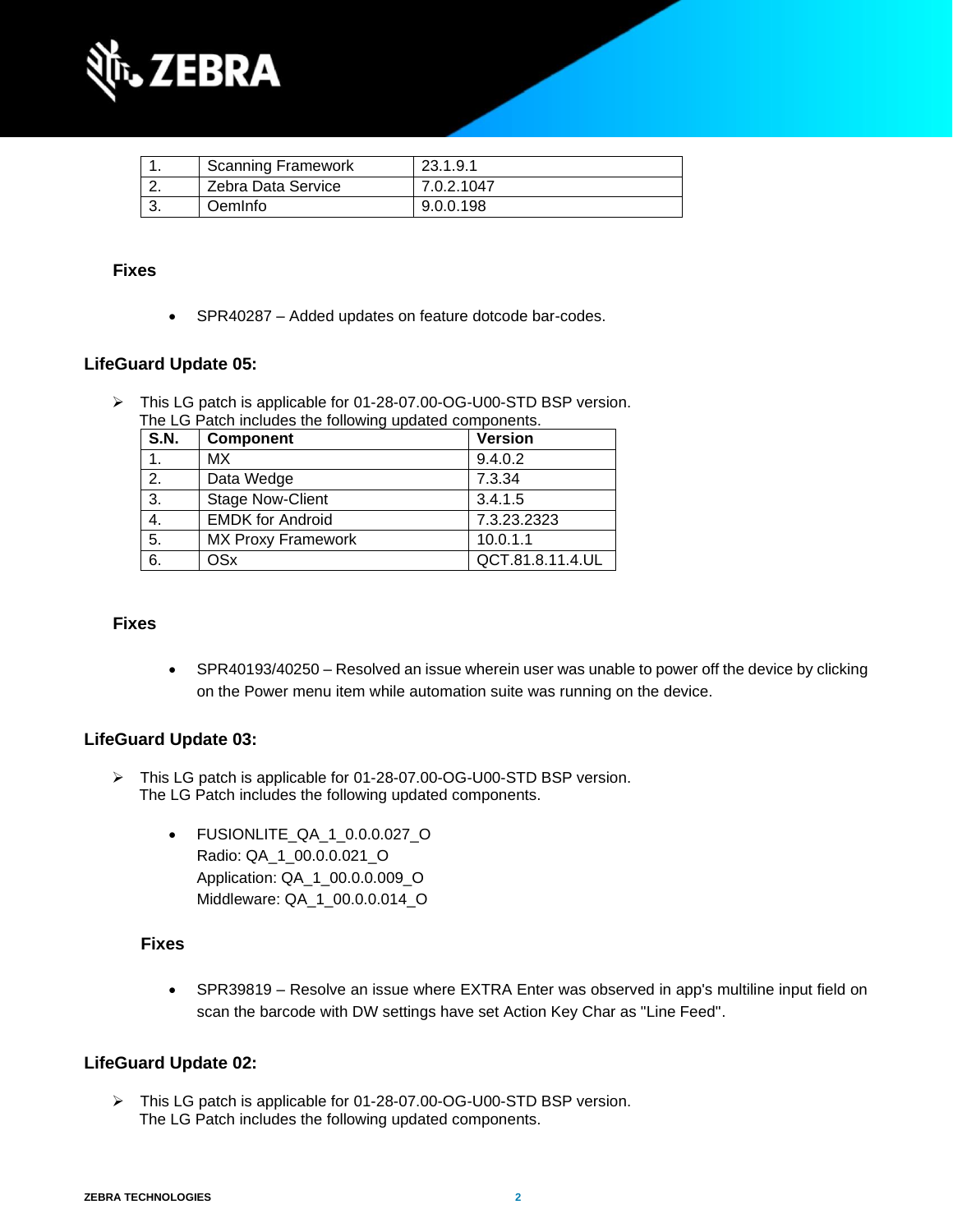

• FUSIONLITE\_QA\_1\_0.0.0.026\_O Radio: QA\_1\_00.0.0.020\_O Application: QA\_1\_00.0.0.009\_O Middleware: QA\_1\_00.0.0.013\_O

#### **Fixes**

- SPR38643 Added support for "Send Characters As Events" option.
- SPR38723 Resolved an issue wherein the DST time zone for Sao Paolo was shown incorrect.

### **Version Information**

Below Table contains important information on versions

| <b>Description</b>          | <b>Version</b>                                      |
|-----------------------------|-----------------------------------------------------|
| <b>Product Build Number</b> | 01-28-07.00-OG-U11-STD                              |
| <b>Android Version</b>      | 8.1.0                                               |
| <b>Security Patch level</b> | November 5, 2020                                    |
| Linux Kernel                | 3.18.71                                             |
| <b>Component Versions</b>   | Please see Component Version under Addendum section |

## **Installation Instructions**

#### **Software update procedure**

The installation instructions assume user has ADB installed on their PC (the adb drivers etc..) and user device has developer options enabled and USB debugging ON. Please check following link for more information on installation and setup instructions.

• [Installation and setup instructions](https://www.zebra.com/content/dam/zebra_new_ia/en-us/software/operating-system/tc20-operating-system/Android-O-OS-Update-TC20-and-TC25-GMS.pdf)

### **NOTE:**

For Enterprise Mobile Device Management, most EMM vendors such as SOTI, AirWatch, MobileIron, etc. WILL require an updated device management agent to support this OREO enterprise device. Do NOT use your existing device management agent and console with this device without first contacting your EMM vendor to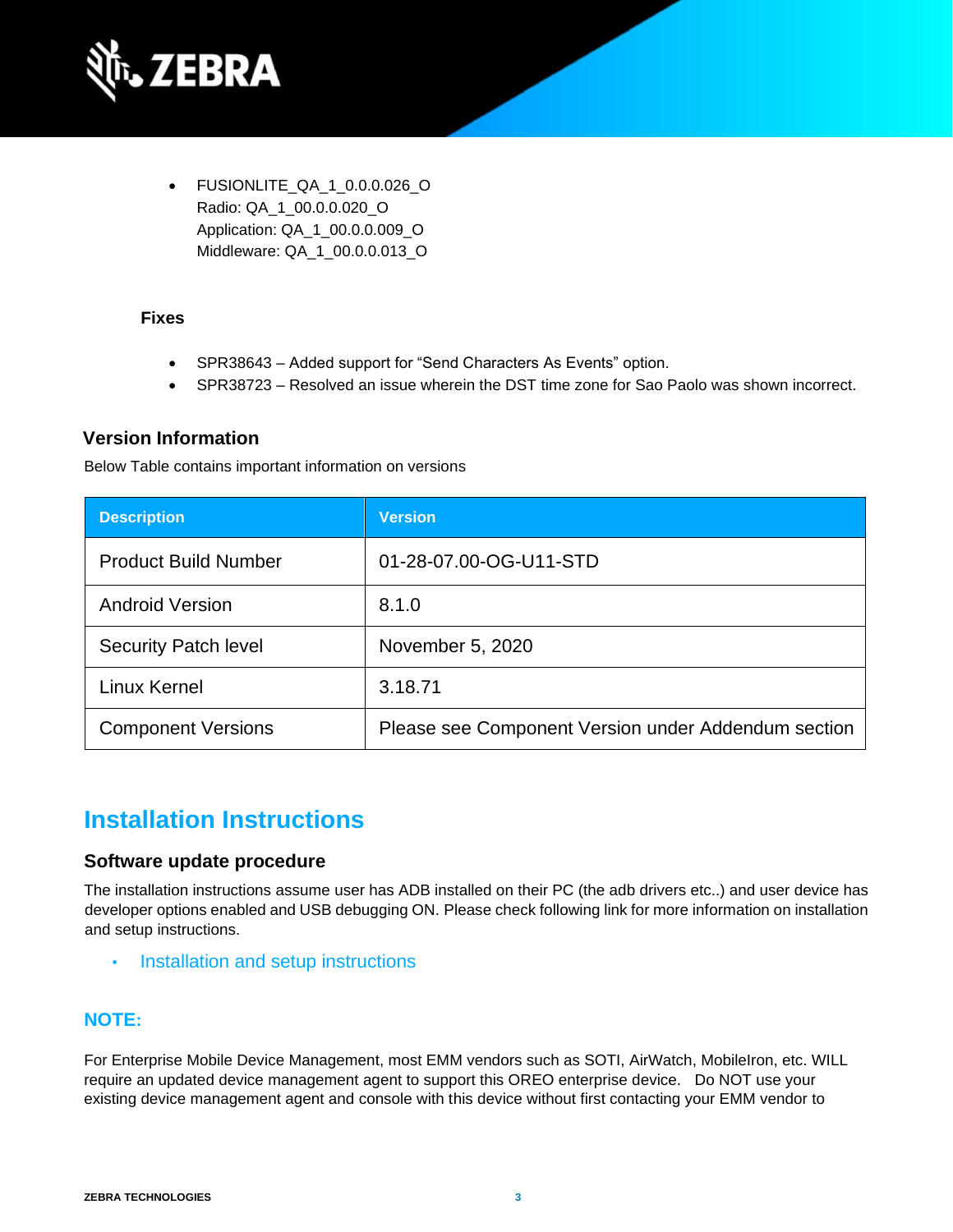

understand when the agent supporting this device is available and whether a console upgrade is required as well. Attempting to enroll with an agent that is not validated to support the device will result in errors.

# **Addendum**

### **Device Compatibility**

This software release has been approved for use on the following devices.

#### **[TC20 Home Page](https://www.zebra.com/us/en/support-downloads/software/operating-system/tc20-operating-system.html)**

| <b>TC20</b>               |                                                                 |  |
|---------------------------|-----------------------------------------------------------------|--|
| <b>Device Part Number</b> | <b>Operating System</b>                                         |  |
| TC200J-10C112A6           | Android O GMS ROW - EMEA, LATAM, APAC & Canada                  |  |
| TC200J-10C112US           | Android O GMS US Only                                           |  |
| TC200J-10A111US           | Android O GMS US Only                                           |  |
| TC200J-10A111A6           | Android O GMS ROW - EMEA, LATAM, APAC & Canada                  |  |
| TC200J-10C213A6           | Android O GMS ROW - EMEA, LATAM, APAC & Canada (Premium<br>SKU) |  |
| TC200J-10C213US           | Android O GMS US Only (Premium SKU)                             |  |
| <b>TC200J-10A111TN</b>    | Android O GMS TUNISIA Only                                      |  |
| TC200J-10C112TN           | Android O GMS TUNISIA Only                                      |  |
| TC200J-10C213IA           | Android O GMS INDIA (Premium SKU)                               |  |
| TC200J-10C112IA           | Android O GMS INDIA                                             |  |
| TC200J-10A111IA           | Android O GMS INDIA                                             |  |
| TC200J-1KC111A6           | Android O GMS ROW EMEA, LATAM, APAC & Canada (Keyboard<br>SKU)  |  |
| TC200J-1KC111IA           | Android O GMS INDIA (Keyboard SKU)                              |  |
| <b>TC200J-1KC111TN</b>    | Android O GMS TUNISIA (Keyboard SKU)                            |  |
| TC200J-1KC111US           | Android O GMS US (Keyboard SKU)                                 |  |
| TC200J-10C213AZ           | Android O GMS Australia/New Zealand (Premium SKU)               |  |

### **[TC25 Home Page](https://www.zebra.com/us/en/support-downloads/software/operating-system/tc25-operating-system.html)**

| <b>TC25</b>               |                                 |  |
|---------------------------|---------------------------------|--|
| <b>Device Part Number</b> | <b>Operating System</b>         |  |
| TC25AJ-10C102A6           | Android O GMS ROW - EMEA        |  |
| TC25AJ-10B101A6           | Android O GMS ROW - EMEA        |  |
| TC25BJ-10C102A6           | Android O GMS ROW - EMEA & APAC |  |
| TC25BJ-10B101A6           | Android O GMS ROW - EMEA & APAC |  |
| TC25BJ-10C102IA           | Android O GMS ROW - INDIA       |  |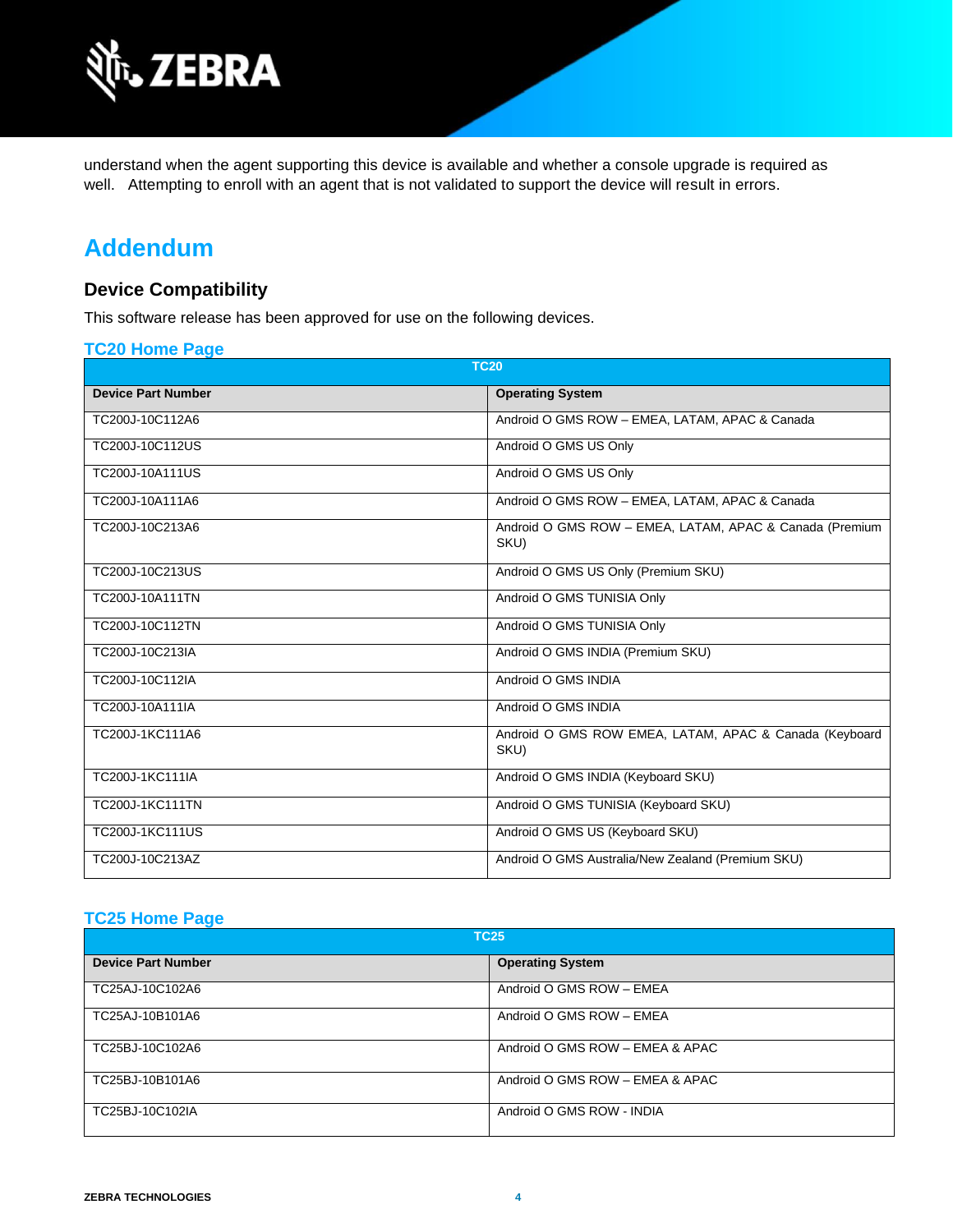

| TC25BJ-10B101IA | Android O GMS ROW - INDIA                         |
|-----------------|---------------------------------------------------|
| TC25BJ-10C102BR | Android O GMS ROW - BRAZIL                        |
| TC25BJ-10B101BR | Android O GMS ROW - BRAZIL                        |
| TC25BJ-10C102JP | Android O GMS ROW - JAPAN                         |
| TC25BJ-10B101JP | Android O GMS ROW - JAPAN                         |
| TC25DJ-10C102AZ | Android O GMS Australia/New Zealand (Premium SKU) |
| TC25AJ-10C102US | Android O GMS NORTH AMERICA - US                  |
| TC25BJ-10B101ID | Android O GMS ROW - INDONESIA                     |
| TC25BJ-10C102ID | Android O GMS ROW - INDONESIA                     |

### **Component Versions**

For detailed release notes, please refer [techdocs.zebra.com,](https://techdocs.zebra.com/) [developer.zebra.com](https://developer.zebra.com/)

| <b>Component / Description</b>      | <b>Version</b>                       |
|-------------------------------------|--------------------------------------|
| <b>Build_version</b>                | 01-28-07.00-OG-U11-STD               |
| Android_version                     | 8.1.0                                |
| Android_SDK_Level                   | 27                                   |
| <b>Android Security Patch Level</b> | November 5, 2020                     |
| Linux_kernel                        | 3.18.71                              |
|                                     | FUSIONLITE_QA_1_0.0.0.027_O          |
|                                     | Radio: QA_1_00.0.0.021_O             |
|                                     | Application: QA_1_00.0.0.009_O       |
|                                     | Middleware: QA_1_00.0.0.014_O        |
| Wifi                                | Firmware: CNSS-PR-4-0-00707/01050102 |
| <b>Platform</b>                     | Qualcomm MSM8937                     |
| <b>Scanning_Framework</b>           | 23.1.9.1                             |
| <b>DWDemo</b>                       | 2.0.15                               |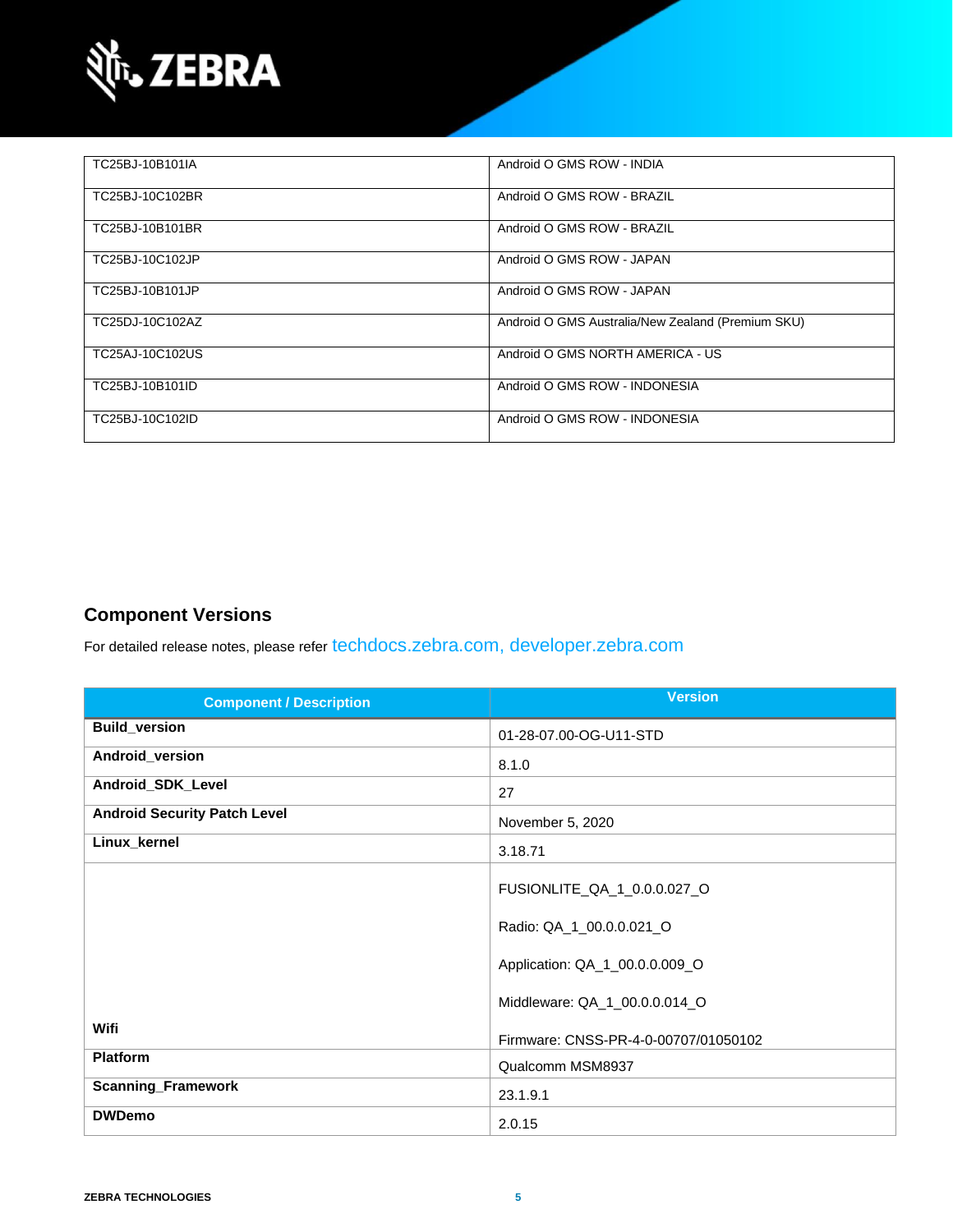

| <b>OSX</b>                     | QCT.81.8.11.4.UL                                                                                                                                                                                                                                                                                                            |
|--------------------------------|-----------------------------------------------------------------------------------------------------------------------------------------------------------------------------------------------------------------------------------------------------------------------------------------------------------------------------|
| <b>MXMF</b>                    | 9.4.0.2                                                                                                                                                                                                                                                                                                                     |
| <b>Touch</b>                   | Focaltech V1.1 20161103 (fw:0x24)                                                                                                                                                                                                                                                                                           |
| <b>Acoustic Profiles</b>       | General: CO4.2                                                                                                                                                                                                                                                                                                              |
|                                | Cellular: CO4.2                                                                                                                                                                                                                                                                                                             |
| <b>Bluetooth_Stack</b>         | CNSS-PR-4-0-00707/01050102                                                                                                                                                                                                                                                                                                  |
| Flash_Size                     | 16G /32G                                                                                                                                                                                                                                                                                                                    |
| <b>RAM_Size</b>                | 2G                                                                                                                                                                                                                                                                                                                          |
| <b>GPS</b>                     | MPSS.JO.3.0.c13-00012-8937_GENNS_PACK-1                                                                                                                                                                                                                                                                                     |
| <b>MMS</b>                     | 8.1.0                                                                                                                                                                                                                                                                                                                       |
| <b>RIL_Version</b>             | Qualcomm RIL 1.0                                                                                                                                                                                                                                                                                                            |
| <b>BT_Pairing_Utility</b>      | 3.15                                                                                                                                                                                                                                                                                                                        |
| <b>Datawedge</b>               | 7.3.34                                                                                                                                                                                                                                                                                                                      |
| <b>Camera</b>                  | 2.0.002                                                                                                                                                                                                                                                                                                                     |
| <b>PTT</b>                     | 3.1.39                                                                                                                                                                                                                                                                                                                      |
| <b>RxLogger</b>                | 5.4.12.0                                                                                                                                                                                                                                                                                                                    |
| <b>StageNow</b>                | 3.4.1.5                                                                                                                                                                                                                                                                                                                     |
| <b>MX Proxy Framework</b>      | 10.0.1.1                                                                                                                                                                                                                                                                                                                    |
| Zebra Data Service             | 7.0.2.1047                                                                                                                                                                                                                                                                                                                  |
| Zebra Software License Manager | 3.2.0                                                                                                                                                                                                                                                                                                                       |
| <b>EMDK</b>                    | 7.3.23.2323                                                                                                                                                                                                                                                                                                                 |
| <b>IMEI SV Number</b>          | 11                                                                                                                                                                                                                                                                                                                          |
| <b>OEM Config</b>              | 9.0.0.282                                                                                                                                                                                                                                                                                                                   |
| <b>DDT</b>                     | V1.17.0.9                                                                                                                                                                                                                                                                                                                   |
| <b>Chrome WebView</b>          | 85.0.4183.127                                                                                                                                                                                                                                                                                                               |
| <b>GMS Version</b>             | 8.1_201812                                                                                                                                                                                                                                                                                                                  |
| <b>Fingerprint</b>             | Zebra/TC25/TC25FM:8.1.0/01-28-07.00-OG-U11-STD/<br>201106:user/release-keys,<br>Zebra/TC20/TC20RT:8.1.0/01-28-07.00-OG-U11-STD/<br>201106:user/release-keys,<br>ZebraTC20/TC20RD:8.1.0/01-28-07.00-OG-U11-STD/<br>201106:user/release-keys,<br>Zebra/TC20/TC20KB:8.1.0/01-28-07.00-OG-U11-STD/<br>201106:user/release-keys, |